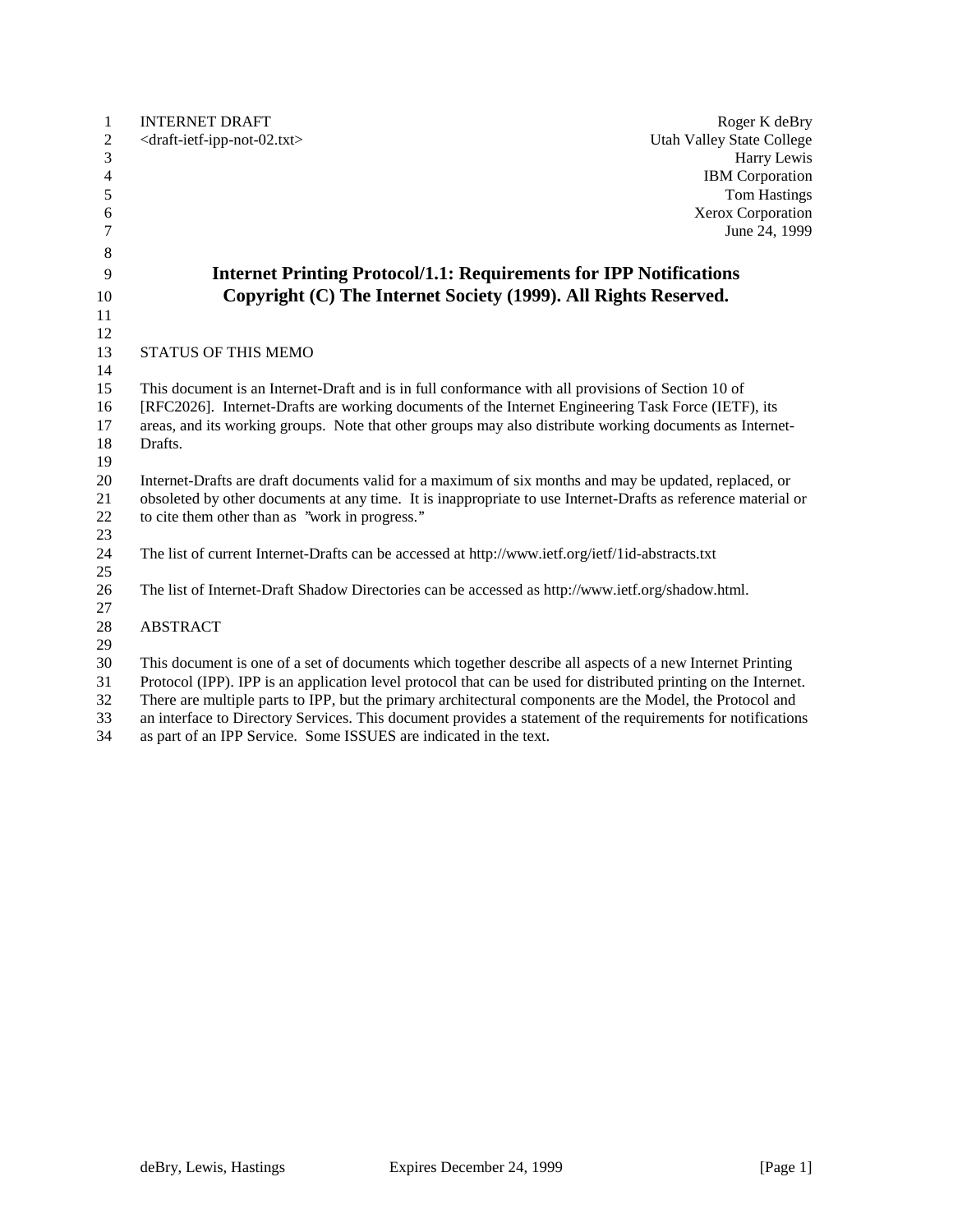| 35<br>36 |                                                                                                          | The full set of IPP documents include:                                                                             |  |  |
|----------|----------------------------------------------------------------------------------------------------------|--------------------------------------------------------------------------------------------------------------------|--|--|
| 37       |                                                                                                          | Design Goals for an Internet Printing Protocol [RFC2567]                                                           |  |  |
| 38       | Rationale for the Structure and Model and Protocol for the Internet Printing Protocol [RFC2568]          |                                                                                                                    |  |  |
| 39       |                                                                                                          | Internet Printing Protocol/1.0: Model and Semantics [RFC2566]                                                      |  |  |
| 40       |                                                                                                          | Internet Printing Protocol/1.0: Encoding and Transport [RFC2565]                                                   |  |  |
| 41       |                                                                                                          | Internet Printing Protocol/1.0: Implementer's Guide [ipp-iig]                                                      |  |  |
| 42       |                                                                                                          | Mapping between LPD and IPP Protocols [RFC2569]                                                                    |  |  |
| 43       |                                                                                                          |                                                                                                                    |  |  |
| 44       |                                                                                                          | The 'Design Goals for an Internet Printing Protocol' document takes a broad look at distributed printing           |  |  |
| 45       |                                                                                                          | functionality, and it enumerates real-life scenarios that help to clarify the features that need to be included in |  |  |
| 46       |                                                                                                          | a printing protocol for the Internet. It identifies requirements for three types of users: end users, operators,   |  |  |
| 47       |                                                                                                          | and administrators. It calls out a subset of end user requirements that are satisfied in IPP/1.0. Operator and     |  |  |
| 48       |                                                                                                          | administrator requirements are out of scope for version 1.0.                                                       |  |  |
| 49       |                                                                                                          |                                                                                                                    |  |  |
| 50       |                                                                                                          | The Rationale for the Structure and Model and Protocol for the Internet Printing Protocol' document                |  |  |
| 51       |                                                                                                          | describes IPP from a high level view, defines a roadmap for the various documents that form the suite of           |  |  |
| 52<br>53 |                                                                                                          | IPP specifications, and gives background and rationale for the IETF working group's major decisions.               |  |  |
| 54       |                                                                                                          | The Internet Printing Protocol/1.0: Encoding and Transport' document is a formal mapping of the abstract           |  |  |
| 55       |                                                                                                          | operations and attributes defined in the model document onto HTTP/1.1. It defines the encoding rules for a         |  |  |
| 56       |                                                                                                          | new Internet media type called 'application/ipp'.                                                                  |  |  |
| 57       |                                                                                                          |                                                                                                                    |  |  |
| 58       |                                                                                                          | The Internet Printing Protocol/1.0: Implementer's Guide' document gives insight and advice to                      |  |  |
| 59       |                                                                                                          | implementers of IPP clients and IPP objects. It is intended to help them understand IPP/1.0 and some of the        |  |  |
| 60       | considerations that may assist them in the design of their client and/or IPP object implementations. For |                                                                                                                    |  |  |
| 61       |                                                                                                          | example, a typical order of processing requests is given, including error checking. Motivation for some of         |  |  |
| 62       |                                                                                                          | the specification decisions is also included.                                                                      |  |  |
| 63       |                                                                                                          |                                                                                                                    |  |  |
| 64       |                                                                                                          | The 'Mapping between LPD and IPP Protocols' document gives some advice to implementers of gateways                 |  |  |
| 65       |                                                                                                          | between IPP and LPD (Line Printer Daemon) implementations.                                                         |  |  |
| 66       |                                                                                                          |                                                                                                                    |  |  |
| 67       |                                                                                                          |                                                                                                                    |  |  |
| 68       |                                                                                                          | <b>Table of Contents</b>                                                                                           |  |  |
| 69       |                                                                                                          |                                                                                                                    |  |  |
| 70       | 1                                                                                                        |                                                                                                                    |  |  |
| 71       | 2                                                                                                        |                                                                                                                    |  |  |
| 72<br>73 | 3<br>$\overline{4}$                                                                                      |                                                                                                                    |  |  |
| 74       |                                                                                                          |                                                                                                                    |  |  |
|          |                                                                                                          |                                                                                                                    |  |  |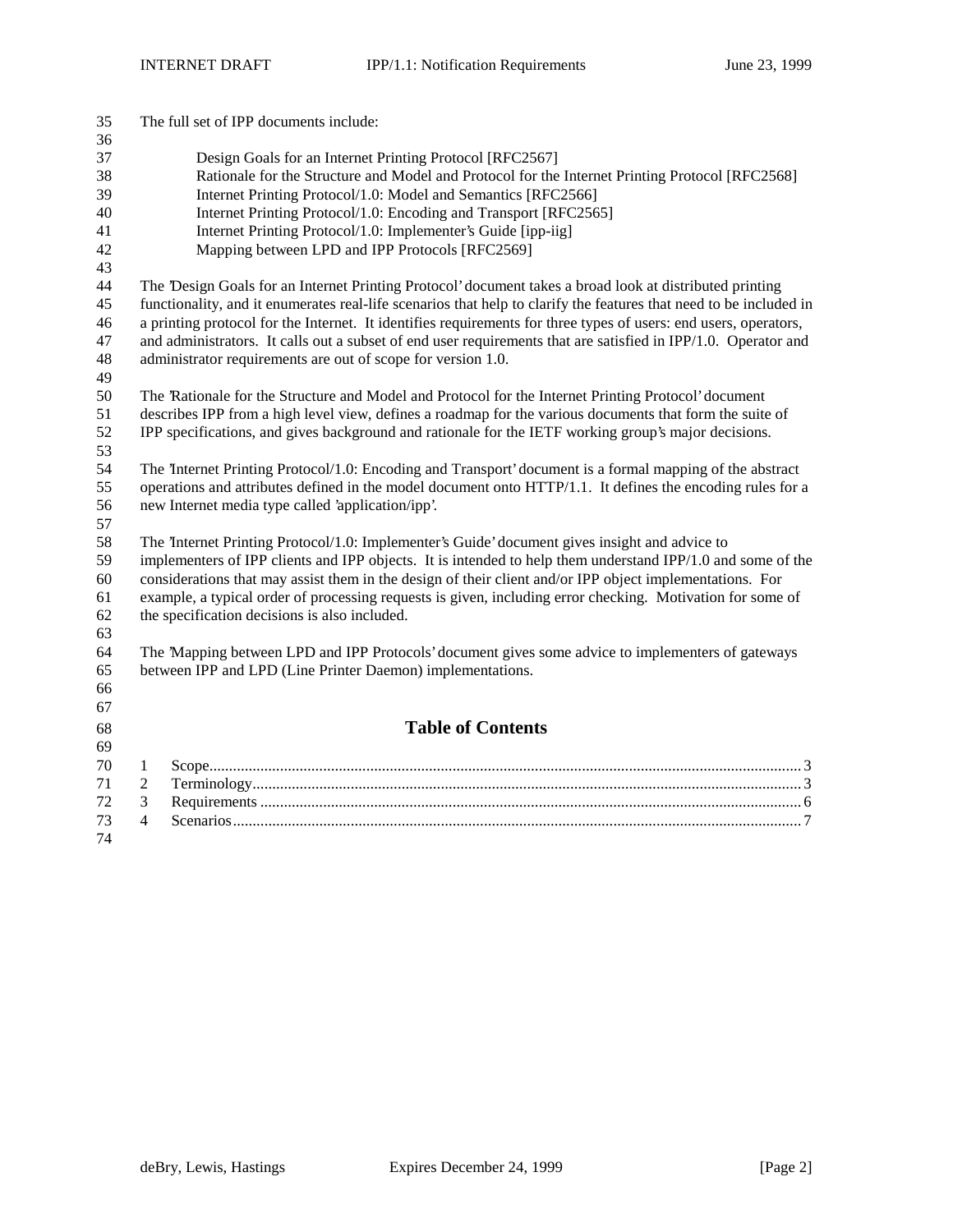#### **1 Scope**

The scope of this requirements statement is for end users, print administrators and operators.

# **2 Terminology**

 It is necessary to define a set of terms in order to be able to clearly express the requirements for notification services in an IPP System.

# **2.1 Job Submitting End User**

 A human end user who submits a print job to an IPP Printer. This person may or may not be within the same security domain as the Printer. This person may or may not be geographically near the printer.

### **2.2 Administrator**

A human user who established policy for and configures the print system

#### 92<br>93 **2.3 Operator**

 A human user who carries out the policy established by the Administrator and controls the day to day running of the print system.

97<br>98

### **2.4 Job Submitting Application**

 An application (for example a batch application), acting on behalf of an end user, which submits a print job to an IPP Printer. The application may or may not be within the same security domain as the Printer. This application may or may not be geographically near the printer.

### 103<br>104 **2.5 Security Domain**

 For the purposes of this discussion, the set of network components which can communicate without going through a proxy or firewall. A security domain may be geographically very large, for example - anyplace within IBM.COM.

### **2.6 IPP Client**

The software component on the client system which implements the IPP protocol.

# **2.7 Job Recipient**

 A human who is the ultimate consumer of the print job. In many cases this will be the same person as the Job Submitting End User, but this need not always be the case. For example, if I use IPP to print a document on a printer in a business partner's office, I am the Job Submitting End User, while the person I intend the document for in my business partner's office is the Job Recipient. Since one of the goals of IPP is to be able to print near the ultimate recipient of the printed output, we would normally expect the Job Recipient to be in the same security domain as, and geographically near the Printer. However, this may not always be the case. For example, I submit a print job across the Internet to a Kinko's print shop. I am both the Submitting end User and the Job Recipient, but I am neither near nor in the same security domain as the Printer.

## $\frac{125}{126}$ **2.8 Job Recipient Proxy**

 A person acting on behalf of the Job Recipient. In particular, the Job Recipient Proxy physically picks up the printed document from the Printer, if the Job Recipient cannot perform that function. The Proxy is **by**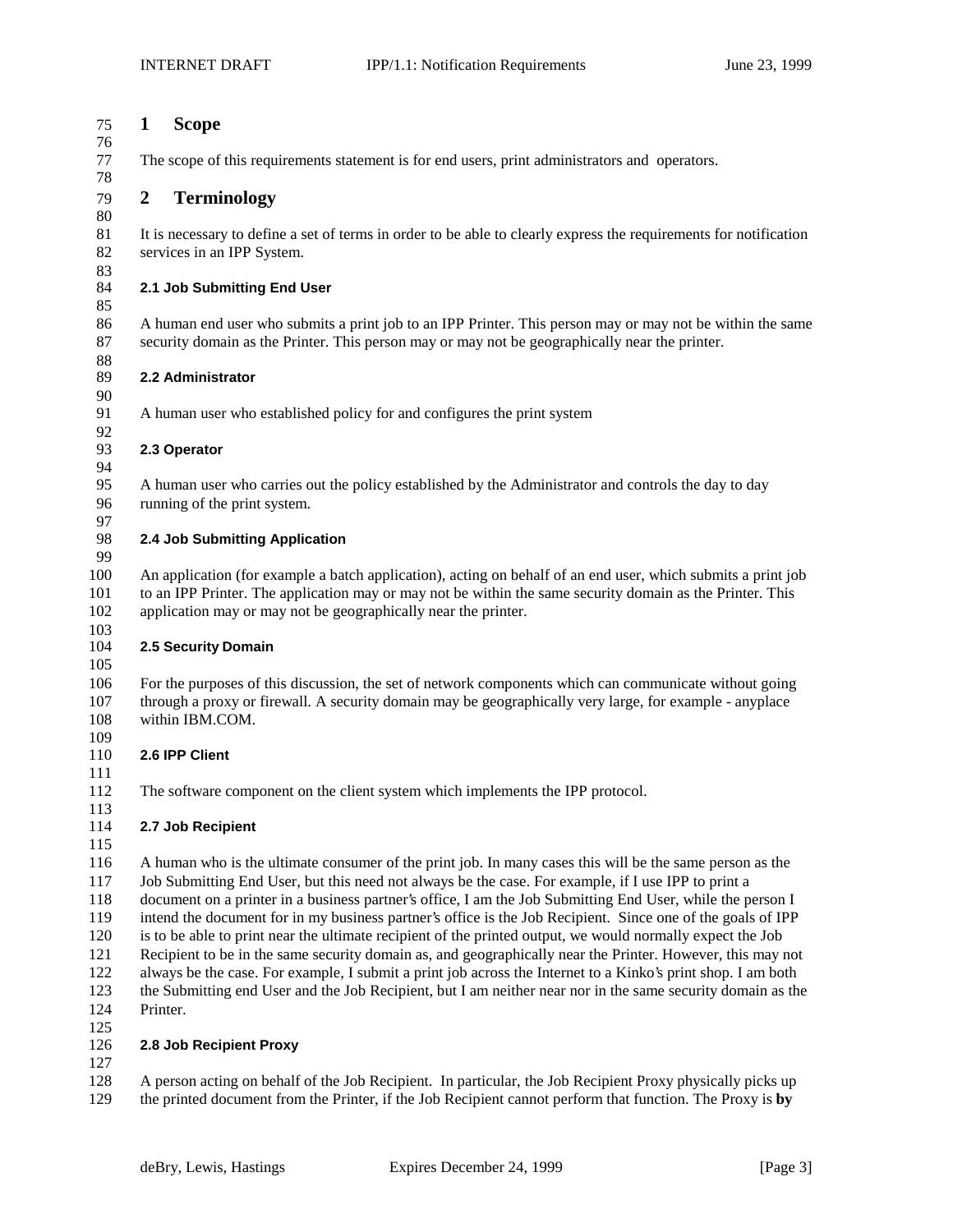**definition** geographically near and in the same security domain as the printer. For example, I submit a print job from home to be printed on a printer at work. I'd like my secretary to pick up the print job and put it on my desk. In this case, I am acting as both Job Submitting End User and Job Recipient. My secretary is acting as a Job Recipient Proxy. **2.9 Notification Subscriber** A client that requests the IPP Printer to send event reports to one or more Notification Recipients. A Notification Subscriber may be a Job Submitting End User or an End User, an Operator, or an Administrator that is not submitting a job. 140<br>141 **2.10 Notification Source**  The entity that sends notification events **2.11 Notification Recipient** Any of: Job Submitting End User, Job Submitting Application, Job Recipient, or Job Recipient Proxy or admin etc folks and their representatives or log file or accounting/audit application or other active or passive entities or President Clinton. Or Monica. **2.12 Notification Recipient Agent** A program which receives events on behalf of the notification recipient. The agent may take some action on behalf of the recipient, forward the notification to the recipient via some alternative means (for example, page the recipient), or queue the notification for later retrieval by the recipient. **2.13 Event** A event is some occurrence (either expected or unexpected) within the printing system. Any of the following constitute events that a Job Submitting End User can specify notifications be sent for: • Any standard Printer MIB alert (i.e. device alerts) (critical and warning?) (state change notifications)? • Job Received (transition from Unknown to Pending) • Job Started (Transition from Pending to Processing) 165 • Page Complete (Page is stacked) • Collated Copy Complete (last sheet of collated copy is stacked) 167 • Job Complete (transition from Processing or Processing-stopped to Completed) • Job aborted (transition from Pending, Pending-held, Processing, or Processing-stopped to Aborted) • Job canceled (transition from Pending, Pending-held, Processing, or Processing-held to Canceled) 170 • Other job state changes like 'paused', purged? 171 • Device problems on which the job is destine for 172 • Job (interpreter) issues **2.14 Event report** 176 When an event occurs, an event report is generated that fully describes the event (what the event was, where it occurred, when it occurred, etc.). Event reports are delivered to all the notification recipients that are subscribed to that event, if any. The event report is delivered to the address of the notification recipient using the notification delivery method defined in the subscription. However, an Event Report is sent ONLY if there is a corresponding subscription. **2.15 Notification Subscription**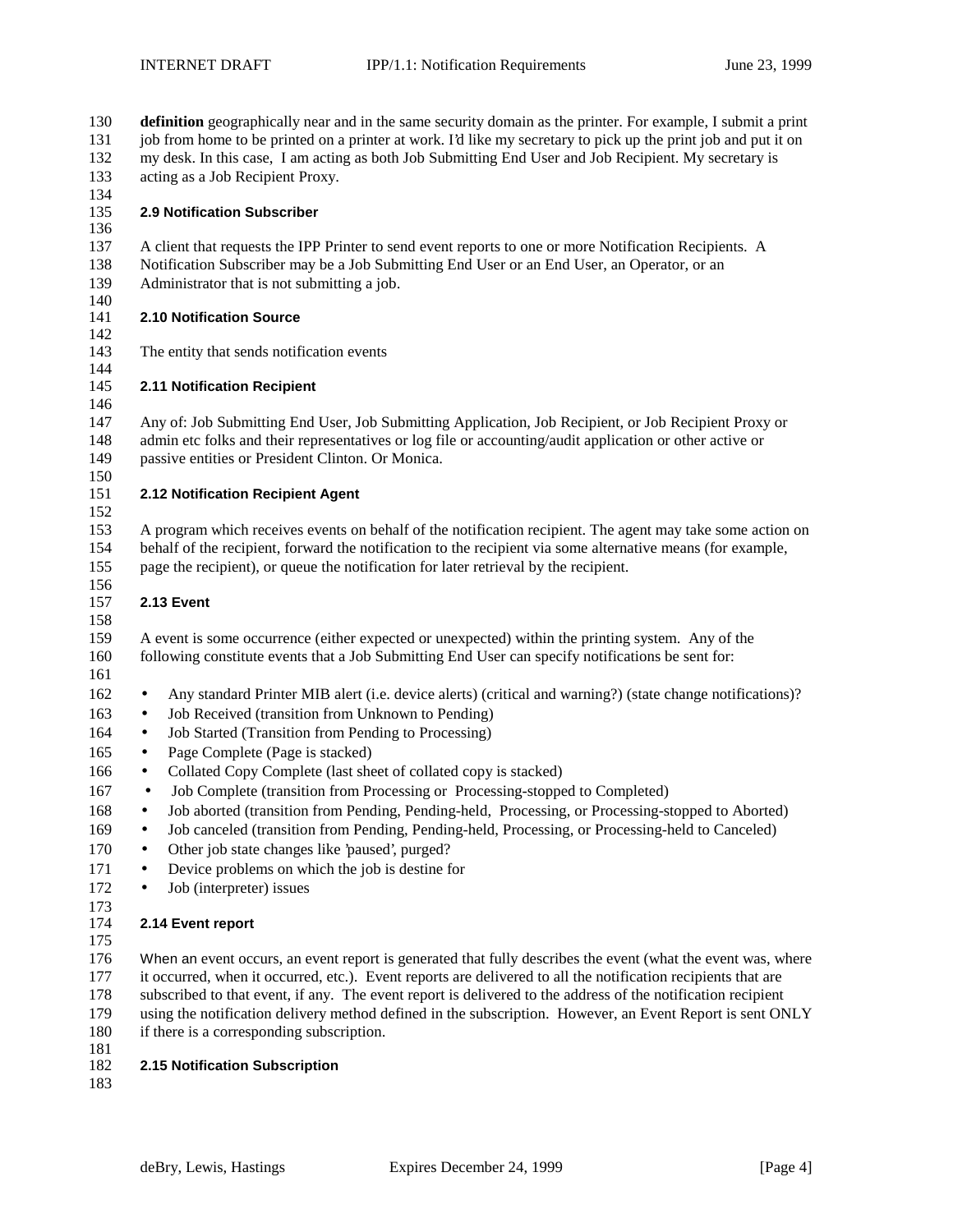| 186<br>187<br>All Job Traps<br>$\bullet$<br>188<br>All Traps (Job and Printer)<br>$\bullet$<br>None (Reserves a slot in some limited stable of 'notification hosts')<br>189<br>$\bullet$<br>190<br>ISSUE: Need to discuss granularity and categorization in the context of anticipated event frequency<br>191<br>192<br><b>2.16 Notification Attributes</b><br>193<br>194<br>IPP Objects (for example, a print job) from which notification are being sent may have attributes associated<br>195<br>with them. A user may want to have one or more of these associated attributes returned along with a<br>particular notification. In general, these may include any attribute associated with the object emitting the<br>196<br>197<br>notification. Examples include:<br>198<br>199<br>number-of-intervening jobs<br>200<br>job-k-octets<br>201<br>job-k-octets processed<br>job impressions<br>202<br>203<br>job-impressions-interpreted<br>204<br>job-impressions-completed<br>impressionsCompletedCurrentCopy (job MIB)<br>205<br>206<br>sheetCompletedCopyNumber (job MIB)<br>207<br>sheetsCompletedDocumentNumber (job MIB)<br>Copies-requested<br>208<br>209<br>Copy-type<br>210<br>Output-destination<br>211<br>Job-state-reasons<br>212<br>Job ID<br>213<br>Printer URI<br>214<br>Subscription ID (for job independent subscription)<br>215<br>216<br>2.17 Notification Delivery Method (or Delivery Method for short)<br>217<br>218<br>Event reports are delivered using a method, such as email, TCP/IP, etc.<br>219<br>220<br>2.18 Immediate Notification<br>221<br>Notifications sent to the notification recipient or the notification recipient's agent in such a way that the<br>222<br>notification arrives immediately, within the limits of common addressing, routing, network congestion and<br>223<br>224<br>quality of service.<br>225<br>226<br>2.19 Queued Notification<br>227<br>$228\,$<br>Notifications which are not necessarily sent immediately, but are queued for delivery by some intermediate<br>229<br>network application, or for later retrieval. Email with store and forward is an example of queued<br>230<br>notification.<br>231<br>232<br>2.20 Notification over Reliable Transport<br>233<br>234<br>Notifications which are delivered by a reliable, sequenced delivery of packets or character stream, with<br>235<br>acknowledgment and retry, such that delivery of the notification is guaranteed within some reasonable time<br>236<br>limits. For example, if the notification recipient has logged off and gone home for the day, an immediate<br>237<br>notification cannot be guaranteed to be delivered, even when sent over a reliable transport, because there is | 184<br>185 | It should be possible for end users and operators to 'subscribe' for notifications of certain types of events,<br>independent of Job Submission. An end user or operator may subscribe for |
|------------------------------------------------------------------------------------------------------------------------------------------------------------------------------------------------------------------------------------------------------------------------------------------------------------------------------------------------------------------------------------------------------------------------------------------------------------------------------------------------------------------------------------------------------------------------------------------------------------------------------------------------------------------------------------------------------------------------------------------------------------------------------------------------------------------------------------------------------------------------------------------------------------------------------------------------------------------------------------------------------------------------------------------------------------------------------------------------------------------------------------------------------------------------------------------------------------------------------------------------------------------------------------------------------------------------------------------------------------------------------------------------------------------------------------------------------------------------------------------------------------------------------------------------------------------------------------------------------------------------------------------------------------------------------------------------------------------------------------------------------------------------------------------------------------------------------------------------------------------------------------------------------------------------------------------------------------------------------------------------------------------------------------------------------------------------------------------------------------------------------------------------------------------------------------------------------------------------------------------------------------------------------------------------------------------------------------------------------------------------------------------------------------------------------------------------------------------------------------------------------------------------------------------------------------------------------------------------------------------------------------------------------------------------------------------------------------------------------|------------|--------------------------------------------------------------------------------------------------------------------------------------------------------------------------------------------|
|                                                                                                                                                                                                                                                                                                                                                                                                                                                                                                                                                                                                                                                                                                                                                                                                                                                                                                                                                                                                                                                                                                                                                                                                                                                                                                                                                                                                                                                                                                                                                                                                                                                                                                                                                                                                                                                                                                                                                                                                                                                                                                                                                                                                                                                                                                                                                                                                                                                                                                                                                                                                                                                                                                                              |            |                                                                                                                                                                                            |
|                                                                                                                                                                                                                                                                                                                                                                                                                                                                                                                                                                                                                                                                                                                                                                                                                                                                                                                                                                                                                                                                                                                                                                                                                                                                                                                                                                                                                                                                                                                                                                                                                                                                                                                                                                                                                                                                                                                                                                                                                                                                                                                                                                                                                                                                                                                                                                                                                                                                                                                                                                                                                                                                                                                              |            |                                                                                                                                                                                            |
|                                                                                                                                                                                                                                                                                                                                                                                                                                                                                                                                                                                                                                                                                                                                                                                                                                                                                                                                                                                                                                                                                                                                                                                                                                                                                                                                                                                                                                                                                                                                                                                                                                                                                                                                                                                                                                                                                                                                                                                                                                                                                                                                                                                                                                                                                                                                                                                                                                                                                                                                                                                                                                                                                                                              |            |                                                                                                                                                                                            |
|                                                                                                                                                                                                                                                                                                                                                                                                                                                                                                                                                                                                                                                                                                                                                                                                                                                                                                                                                                                                                                                                                                                                                                                                                                                                                                                                                                                                                                                                                                                                                                                                                                                                                                                                                                                                                                                                                                                                                                                                                                                                                                                                                                                                                                                                                                                                                                                                                                                                                                                                                                                                                                                                                                                              |            |                                                                                                                                                                                            |
|                                                                                                                                                                                                                                                                                                                                                                                                                                                                                                                                                                                                                                                                                                                                                                                                                                                                                                                                                                                                                                                                                                                                                                                                                                                                                                                                                                                                                                                                                                                                                                                                                                                                                                                                                                                                                                                                                                                                                                                                                                                                                                                                                                                                                                                                                                                                                                                                                                                                                                                                                                                                                                                                                                                              |            |                                                                                                                                                                                            |
|                                                                                                                                                                                                                                                                                                                                                                                                                                                                                                                                                                                                                                                                                                                                                                                                                                                                                                                                                                                                                                                                                                                                                                                                                                                                                                                                                                                                                                                                                                                                                                                                                                                                                                                                                                                                                                                                                                                                                                                                                                                                                                                                                                                                                                                                                                                                                                                                                                                                                                                                                                                                                                                                                                                              |            |                                                                                                                                                                                            |
|                                                                                                                                                                                                                                                                                                                                                                                                                                                                                                                                                                                                                                                                                                                                                                                                                                                                                                                                                                                                                                                                                                                                                                                                                                                                                                                                                                                                                                                                                                                                                                                                                                                                                                                                                                                                                                                                                                                                                                                                                                                                                                                                                                                                                                                                                                                                                                                                                                                                                                                                                                                                                                                                                                                              |            |                                                                                                                                                                                            |
|                                                                                                                                                                                                                                                                                                                                                                                                                                                                                                                                                                                                                                                                                                                                                                                                                                                                                                                                                                                                                                                                                                                                                                                                                                                                                                                                                                                                                                                                                                                                                                                                                                                                                                                                                                                                                                                                                                                                                                                                                                                                                                                                                                                                                                                                                                                                                                                                                                                                                                                                                                                                                                                                                                                              |            |                                                                                                                                                                                            |
|                                                                                                                                                                                                                                                                                                                                                                                                                                                                                                                                                                                                                                                                                                                                                                                                                                                                                                                                                                                                                                                                                                                                                                                                                                                                                                                                                                                                                                                                                                                                                                                                                                                                                                                                                                                                                                                                                                                                                                                                                                                                                                                                                                                                                                                                                                                                                                                                                                                                                                                                                                                                                                                                                                                              |            |                                                                                                                                                                                            |
|                                                                                                                                                                                                                                                                                                                                                                                                                                                                                                                                                                                                                                                                                                                                                                                                                                                                                                                                                                                                                                                                                                                                                                                                                                                                                                                                                                                                                                                                                                                                                                                                                                                                                                                                                                                                                                                                                                                                                                                                                                                                                                                                                                                                                                                                                                                                                                                                                                                                                                                                                                                                                                                                                                                              |            |                                                                                                                                                                                            |
|                                                                                                                                                                                                                                                                                                                                                                                                                                                                                                                                                                                                                                                                                                                                                                                                                                                                                                                                                                                                                                                                                                                                                                                                                                                                                                                                                                                                                                                                                                                                                                                                                                                                                                                                                                                                                                                                                                                                                                                                                                                                                                                                                                                                                                                                                                                                                                                                                                                                                                                                                                                                                                                                                                                              |            |                                                                                                                                                                                            |
|                                                                                                                                                                                                                                                                                                                                                                                                                                                                                                                                                                                                                                                                                                                                                                                                                                                                                                                                                                                                                                                                                                                                                                                                                                                                                                                                                                                                                                                                                                                                                                                                                                                                                                                                                                                                                                                                                                                                                                                                                                                                                                                                                                                                                                                                                                                                                                                                                                                                                                                                                                                                                                                                                                                              |            |                                                                                                                                                                                            |
|                                                                                                                                                                                                                                                                                                                                                                                                                                                                                                                                                                                                                                                                                                                                                                                                                                                                                                                                                                                                                                                                                                                                                                                                                                                                                                                                                                                                                                                                                                                                                                                                                                                                                                                                                                                                                                                                                                                                                                                                                                                                                                                                                                                                                                                                                                                                                                                                                                                                                                                                                                                                                                                                                                                              |            |                                                                                                                                                                                            |
|                                                                                                                                                                                                                                                                                                                                                                                                                                                                                                                                                                                                                                                                                                                                                                                                                                                                                                                                                                                                                                                                                                                                                                                                                                                                                                                                                                                                                                                                                                                                                                                                                                                                                                                                                                                                                                                                                                                                                                                                                                                                                                                                                                                                                                                                                                                                                                                                                                                                                                                                                                                                                                                                                                                              |            |                                                                                                                                                                                            |
|                                                                                                                                                                                                                                                                                                                                                                                                                                                                                                                                                                                                                                                                                                                                                                                                                                                                                                                                                                                                                                                                                                                                                                                                                                                                                                                                                                                                                                                                                                                                                                                                                                                                                                                                                                                                                                                                                                                                                                                                                                                                                                                                                                                                                                                                                                                                                                                                                                                                                                                                                                                                                                                                                                                              |            |                                                                                                                                                                                            |
|                                                                                                                                                                                                                                                                                                                                                                                                                                                                                                                                                                                                                                                                                                                                                                                                                                                                                                                                                                                                                                                                                                                                                                                                                                                                                                                                                                                                                                                                                                                                                                                                                                                                                                                                                                                                                                                                                                                                                                                                                                                                                                                                                                                                                                                                                                                                                                                                                                                                                                                                                                                                                                                                                                                              |            |                                                                                                                                                                                            |
|                                                                                                                                                                                                                                                                                                                                                                                                                                                                                                                                                                                                                                                                                                                                                                                                                                                                                                                                                                                                                                                                                                                                                                                                                                                                                                                                                                                                                                                                                                                                                                                                                                                                                                                                                                                                                                                                                                                                                                                                                                                                                                                                                                                                                                                                                                                                                                                                                                                                                                                                                                                                                                                                                                                              |            |                                                                                                                                                                                            |
|                                                                                                                                                                                                                                                                                                                                                                                                                                                                                                                                                                                                                                                                                                                                                                                                                                                                                                                                                                                                                                                                                                                                                                                                                                                                                                                                                                                                                                                                                                                                                                                                                                                                                                                                                                                                                                                                                                                                                                                                                                                                                                                                                                                                                                                                                                                                                                                                                                                                                                                                                                                                                                                                                                                              |            |                                                                                                                                                                                            |
|                                                                                                                                                                                                                                                                                                                                                                                                                                                                                                                                                                                                                                                                                                                                                                                                                                                                                                                                                                                                                                                                                                                                                                                                                                                                                                                                                                                                                                                                                                                                                                                                                                                                                                                                                                                                                                                                                                                                                                                                                                                                                                                                                                                                                                                                                                                                                                                                                                                                                                                                                                                                                                                                                                                              |            |                                                                                                                                                                                            |
|                                                                                                                                                                                                                                                                                                                                                                                                                                                                                                                                                                                                                                                                                                                                                                                                                                                                                                                                                                                                                                                                                                                                                                                                                                                                                                                                                                                                                                                                                                                                                                                                                                                                                                                                                                                                                                                                                                                                                                                                                                                                                                                                                                                                                                                                                                                                                                                                                                                                                                                                                                                                                                                                                                                              |            |                                                                                                                                                                                            |
|                                                                                                                                                                                                                                                                                                                                                                                                                                                                                                                                                                                                                                                                                                                                                                                                                                                                                                                                                                                                                                                                                                                                                                                                                                                                                                                                                                                                                                                                                                                                                                                                                                                                                                                                                                                                                                                                                                                                                                                                                                                                                                                                                                                                                                                                                                                                                                                                                                                                                                                                                                                                                                                                                                                              |            |                                                                                                                                                                                            |
|                                                                                                                                                                                                                                                                                                                                                                                                                                                                                                                                                                                                                                                                                                                                                                                                                                                                                                                                                                                                                                                                                                                                                                                                                                                                                                                                                                                                                                                                                                                                                                                                                                                                                                                                                                                                                                                                                                                                                                                                                                                                                                                                                                                                                                                                                                                                                                                                                                                                                                                                                                                                                                                                                                                              |            |                                                                                                                                                                                            |
|                                                                                                                                                                                                                                                                                                                                                                                                                                                                                                                                                                                                                                                                                                                                                                                                                                                                                                                                                                                                                                                                                                                                                                                                                                                                                                                                                                                                                                                                                                                                                                                                                                                                                                                                                                                                                                                                                                                                                                                                                                                                                                                                                                                                                                                                                                                                                                                                                                                                                                                                                                                                                                                                                                                              |            |                                                                                                                                                                                            |
|                                                                                                                                                                                                                                                                                                                                                                                                                                                                                                                                                                                                                                                                                                                                                                                                                                                                                                                                                                                                                                                                                                                                                                                                                                                                                                                                                                                                                                                                                                                                                                                                                                                                                                                                                                                                                                                                                                                                                                                                                                                                                                                                                                                                                                                                                                                                                                                                                                                                                                                                                                                                                                                                                                                              |            |                                                                                                                                                                                            |
|                                                                                                                                                                                                                                                                                                                                                                                                                                                                                                                                                                                                                                                                                                                                                                                                                                                                                                                                                                                                                                                                                                                                                                                                                                                                                                                                                                                                                                                                                                                                                                                                                                                                                                                                                                                                                                                                                                                                                                                                                                                                                                                                                                                                                                                                                                                                                                                                                                                                                                                                                                                                                                                                                                                              |            |                                                                                                                                                                                            |
|                                                                                                                                                                                                                                                                                                                                                                                                                                                                                                                                                                                                                                                                                                                                                                                                                                                                                                                                                                                                                                                                                                                                                                                                                                                                                                                                                                                                                                                                                                                                                                                                                                                                                                                                                                                                                                                                                                                                                                                                                                                                                                                                                                                                                                                                                                                                                                                                                                                                                                                                                                                                                                                                                                                              |            |                                                                                                                                                                                            |
|                                                                                                                                                                                                                                                                                                                                                                                                                                                                                                                                                                                                                                                                                                                                                                                                                                                                                                                                                                                                                                                                                                                                                                                                                                                                                                                                                                                                                                                                                                                                                                                                                                                                                                                                                                                                                                                                                                                                                                                                                                                                                                                                                                                                                                                                                                                                                                                                                                                                                                                                                                                                                                                                                                                              |            |                                                                                                                                                                                            |
|                                                                                                                                                                                                                                                                                                                                                                                                                                                                                                                                                                                                                                                                                                                                                                                                                                                                                                                                                                                                                                                                                                                                                                                                                                                                                                                                                                                                                                                                                                                                                                                                                                                                                                                                                                                                                                                                                                                                                                                                                                                                                                                                                                                                                                                                                                                                                                                                                                                                                                                                                                                                                                                                                                                              |            |                                                                                                                                                                                            |
|                                                                                                                                                                                                                                                                                                                                                                                                                                                                                                                                                                                                                                                                                                                                                                                                                                                                                                                                                                                                                                                                                                                                                                                                                                                                                                                                                                                                                                                                                                                                                                                                                                                                                                                                                                                                                                                                                                                                                                                                                                                                                                                                                                                                                                                                                                                                                                                                                                                                                                                                                                                                                                                                                                                              |            |                                                                                                                                                                                            |
|                                                                                                                                                                                                                                                                                                                                                                                                                                                                                                                                                                                                                                                                                                                                                                                                                                                                                                                                                                                                                                                                                                                                                                                                                                                                                                                                                                                                                                                                                                                                                                                                                                                                                                                                                                                                                                                                                                                                                                                                                                                                                                                                                                                                                                                                                                                                                                                                                                                                                                                                                                                                                                                                                                                              |            |                                                                                                                                                                                            |
|                                                                                                                                                                                                                                                                                                                                                                                                                                                                                                                                                                                                                                                                                                                                                                                                                                                                                                                                                                                                                                                                                                                                                                                                                                                                                                                                                                                                                                                                                                                                                                                                                                                                                                                                                                                                                                                                                                                                                                                                                                                                                                                                                                                                                                                                                                                                                                                                                                                                                                                                                                                                                                                                                                                              |            |                                                                                                                                                                                            |
|                                                                                                                                                                                                                                                                                                                                                                                                                                                                                                                                                                                                                                                                                                                                                                                                                                                                                                                                                                                                                                                                                                                                                                                                                                                                                                                                                                                                                                                                                                                                                                                                                                                                                                                                                                                                                                                                                                                                                                                                                                                                                                                                                                                                                                                                                                                                                                                                                                                                                                                                                                                                                                                                                                                              |            |                                                                                                                                                                                            |
|                                                                                                                                                                                                                                                                                                                                                                                                                                                                                                                                                                                                                                                                                                                                                                                                                                                                                                                                                                                                                                                                                                                                                                                                                                                                                                                                                                                                                                                                                                                                                                                                                                                                                                                                                                                                                                                                                                                                                                                                                                                                                                                                                                                                                                                                                                                                                                                                                                                                                                                                                                                                                                                                                                                              |            |                                                                                                                                                                                            |
|                                                                                                                                                                                                                                                                                                                                                                                                                                                                                                                                                                                                                                                                                                                                                                                                                                                                                                                                                                                                                                                                                                                                                                                                                                                                                                                                                                                                                                                                                                                                                                                                                                                                                                                                                                                                                                                                                                                                                                                                                                                                                                                                                                                                                                                                                                                                                                                                                                                                                                                                                                                                                                                                                                                              |            |                                                                                                                                                                                            |
|                                                                                                                                                                                                                                                                                                                                                                                                                                                                                                                                                                                                                                                                                                                                                                                                                                                                                                                                                                                                                                                                                                                                                                                                                                                                                                                                                                                                                                                                                                                                                                                                                                                                                                                                                                                                                                                                                                                                                                                                                                                                                                                                                                                                                                                                                                                                                                                                                                                                                                                                                                                                                                                                                                                              |            |                                                                                                                                                                                            |
|                                                                                                                                                                                                                                                                                                                                                                                                                                                                                                                                                                                                                                                                                                                                                                                                                                                                                                                                                                                                                                                                                                                                                                                                                                                                                                                                                                                                                                                                                                                                                                                                                                                                                                                                                                                                                                                                                                                                                                                                                                                                                                                                                                                                                                                                                                                                                                                                                                                                                                                                                                                                                                                                                                                              |            |                                                                                                                                                                                            |
|                                                                                                                                                                                                                                                                                                                                                                                                                                                                                                                                                                                                                                                                                                                                                                                                                                                                                                                                                                                                                                                                                                                                                                                                                                                                                                                                                                                                                                                                                                                                                                                                                                                                                                                                                                                                                                                                                                                                                                                                                                                                                                                                                                                                                                                                                                                                                                                                                                                                                                                                                                                                                                                                                                                              |            |                                                                                                                                                                                            |
|                                                                                                                                                                                                                                                                                                                                                                                                                                                                                                                                                                                                                                                                                                                                                                                                                                                                                                                                                                                                                                                                                                                                                                                                                                                                                                                                                                                                                                                                                                                                                                                                                                                                                                                                                                                                                                                                                                                                                                                                                                                                                                                                                                                                                                                                                                                                                                                                                                                                                                                                                                                                                                                                                                                              |            |                                                                                                                                                                                            |
|                                                                                                                                                                                                                                                                                                                                                                                                                                                                                                                                                                                                                                                                                                                                                                                                                                                                                                                                                                                                                                                                                                                                                                                                                                                                                                                                                                                                                                                                                                                                                                                                                                                                                                                                                                                                                                                                                                                                                                                                                                                                                                                                                                                                                                                                                                                                                                                                                                                                                                                                                                                                                                                                                                                              |            |                                                                                                                                                                                            |
|                                                                                                                                                                                                                                                                                                                                                                                                                                                                                                                                                                                                                                                                                                                                                                                                                                                                                                                                                                                                                                                                                                                                                                                                                                                                                                                                                                                                                                                                                                                                                                                                                                                                                                                                                                                                                                                                                                                                                                                                                                                                                                                                                                                                                                                                                                                                                                                                                                                                                                                                                                                                                                                                                                                              |            |                                                                                                                                                                                            |
|                                                                                                                                                                                                                                                                                                                                                                                                                                                                                                                                                                                                                                                                                                                                                                                                                                                                                                                                                                                                                                                                                                                                                                                                                                                                                                                                                                                                                                                                                                                                                                                                                                                                                                                                                                                                                                                                                                                                                                                                                                                                                                                                                                                                                                                                                                                                                                                                                                                                                                                                                                                                                                                                                                                              |            |                                                                                                                                                                                            |
|                                                                                                                                                                                                                                                                                                                                                                                                                                                                                                                                                                                                                                                                                                                                                                                                                                                                                                                                                                                                                                                                                                                                                                                                                                                                                                                                                                                                                                                                                                                                                                                                                                                                                                                                                                                                                                                                                                                                                                                                                                                                                                                                                                                                                                                                                                                                                                                                                                                                                                                                                                                                                                                                                                                              |            |                                                                                                                                                                                            |
|                                                                                                                                                                                                                                                                                                                                                                                                                                                                                                                                                                                                                                                                                                                                                                                                                                                                                                                                                                                                                                                                                                                                                                                                                                                                                                                                                                                                                                                                                                                                                                                                                                                                                                                                                                                                                                                                                                                                                                                                                                                                                                                                                                                                                                                                                                                                                                                                                                                                                                                                                                                                                                                                                                                              |            |                                                                                                                                                                                            |
|                                                                                                                                                                                                                                                                                                                                                                                                                                                                                                                                                                                                                                                                                                                                                                                                                                                                                                                                                                                                                                                                                                                                                                                                                                                                                                                                                                                                                                                                                                                                                                                                                                                                                                                                                                                                                                                                                                                                                                                                                                                                                                                                                                                                                                                                                                                                                                                                                                                                                                                                                                                                                                                                                                                              |            |                                                                                                                                                                                            |
|                                                                                                                                                                                                                                                                                                                                                                                                                                                                                                                                                                                                                                                                                                                                                                                                                                                                                                                                                                                                                                                                                                                                                                                                                                                                                                                                                                                                                                                                                                                                                                                                                                                                                                                                                                                                                                                                                                                                                                                                                                                                                                                                                                                                                                                                                                                                                                                                                                                                                                                                                                                                                                                                                                                              |            |                                                                                                                                                                                            |
|                                                                                                                                                                                                                                                                                                                                                                                                                                                                                                                                                                                                                                                                                                                                                                                                                                                                                                                                                                                                                                                                                                                                                                                                                                                                                                                                                                                                                                                                                                                                                                                                                                                                                                                                                                                                                                                                                                                                                                                                                                                                                                                                                                                                                                                                                                                                                                                                                                                                                                                                                                                                                                                                                                                              |            |                                                                                                                                                                                            |
|                                                                                                                                                                                                                                                                                                                                                                                                                                                                                                                                                                                                                                                                                                                                                                                                                                                                                                                                                                                                                                                                                                                                                                                                                                                                                                                                                                                                                                                                                                                                                                                                                                                                                                                                                                                                                                                                                                                                                                                                                                                                                                                                                                                                                                                                                                                                                                                                                                                                                                                                                                                                                                                                                                                              |            |                                                                                                                                                                                            |
|                                                                                                                                                                                                                                                                                                                                                                                                                                                                                                                                                                                                                                                                                                                                                                                                                                                                                                                                                                                                                                                                                                                                                                                                                                                                                                                                                                                                                                                                                                                                                                                                                                                                                                                                                                                                                                                                                                                                                                                                                                                                                                                                                                                                                                                                                                                                                                                                                                                                                                                                                                                                                                                                                                                              |            |                                                                                                                                                                                            |
|                                                                                                                                                                                                                                                                                                                                                                                                                                                                                                                                                                                                                                                                                                                                                                                                                                                                                                                                                                                                                                                                                                                                                                                                                                                                                                                                                                                                                                                                                                                                                                                                                                                                                                                                                                                                                                                                                                                                                                                                                                                                                                                                                                                                                                                                                                                                                                                                                                                                                                                                                                                                                                                                                                                              |            |                                                                                                                                                                                            |
|                                                                                                                                                                                                                                                                                                                                                                                                                                                                                                                                                                                                                                                                                                                                                                                                                                                                                                                                                                                                                                                                                                                                                                                                                                                                                                                                                                                                                                                                                                                                                                                                                                                                                                                                                                                                                                                                                                                                                                                                                                                                                                                                                                                                                                                                                                                                                                                                                                                                                                                                                                                                                                                                                                                              |            |                                                                                                                                                                                            |
|                                                                                                                                                                                                                                                                                                                                                                                                                                                                                                                                                                                                                                                                                                                                                                                                                                                                                                                                                                                                                                                                                                                                                                                                                                                                                                                                                                                                                                                                                                                                                                                                                                                                                                                                                                                                                                                                                                                                                                                                                                                                                                                                                                                                                                                                                                                                                                                                                                                                                                                                                                                                                                                                                                                              |            |                                                                                                                                                                                            |
|                                                                                                                                                                                                                                                                                                                                                                                                                                                                                                                                                                                                                                                                                                                                                                                                                                                                                                                                                                                                                                                                                                                                                                                                                                                                                                                                                                                                                                                                                                                                                                                                                                                                                                                                                                                                                                                                                                                                                                                                                                                                                                                                                                                                                                                                                                                                                                                                                                                                                                                                                                                                                                                                                                                              |            |                                                                                                                                                                                            |
|                                                                                                                                                                                                                                                                                                                                                                                                                                                                                                                                                                                                                                                                                                                                                                                                                                                                                                                                                                                                                                                                                                                                                                                                                                                                                                                                                                                                                                                                                                                                                                                                                                                                                                                                                                                                                                                                                                                                                                                                                                                                                                                                                                                                                                                                                                                                                                                                                                                                                                                                                                                                                                                                                                                              | 238        | nothing there to catch it. Guaranteed delivery requires both queued notification and a reliable transport. If                                                                              |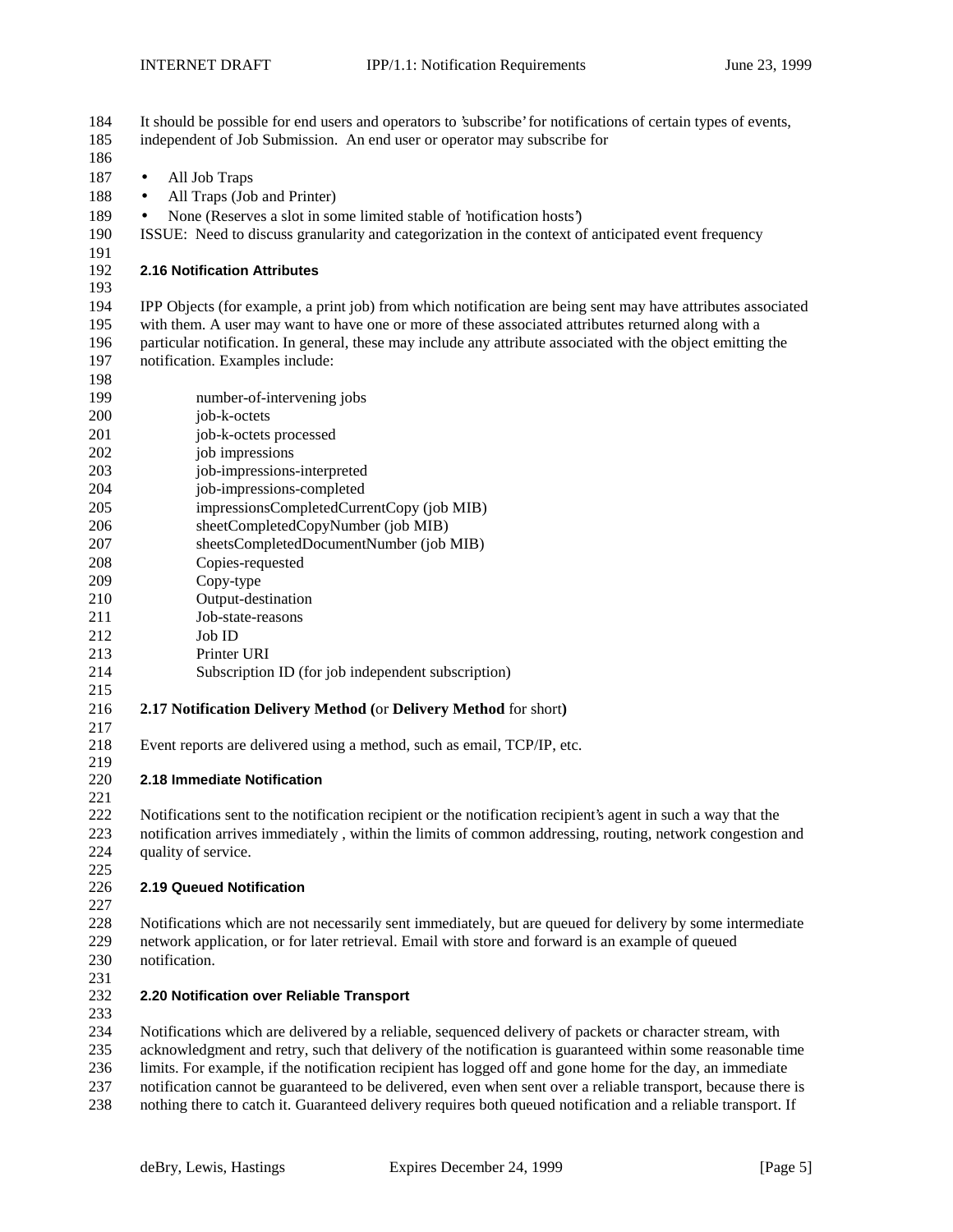delivery of the notification requires process to process communications, each session is managed in a reliable manner, assuring fully ordered, end-to-end delivery.

# **2.21 Notification over Unreliable Transport**

 

 Notifications are delivered via the fundamental transport address and routing framework, but no acknowledgment or retry is required. Process to process communications, if involved, are unconstrained.

# 

### 247<br>248 **2.22 Human Consumable Notification**

Notifications which are intended to be consumed by human end users **only**. They contain no machine

readable encoding of the event. Email would be an example of a Human consumable notification.

 ISSUE: Do we need both human and machine or is machine sufficient? There is no intent to attempt to standardize human readable strings.

 Human readable is intended for certain protocols, like e-mail, though email can also convey machine readable MIME types as well using multipart/report.

 ISSUE: Is e-mail the only, or most likely, means of conveying the notification through the firewall (which would drive a requirement for mixed text, binary content).

## **2.23 Machine Consumable Notification**

 Notifications which are intended for consumption by a program **only**, such as an IPP Client. Machine Consumable notifications may not contain human readable information. Do we need both human and machine? Machine readable is intended for application to application only. The Notification Recipient could process the machine readable report into human readable format.

### 265<br>266 **2.24 Mixed Notification**

 A mixed notification may contain both human readable and human readable information. ISSUE: Do we need mixed?

Mail Services, DNS, Instant Messaging, Distributions lists etc.?

 

# **3 Requirements**

 The following requirements are intended to be met by the IPP Notification specification. 1. The specification must indicate which of these requirements are MANDATORY and which are OPTIONAL for a conforming implementation. 2. It must be possible to support the IPP Notification interface using third party notification services that exist today or that may be standardized in the future. 3. A Job Submitting End User must be able to specify zero or more notification recipients when submitting a print job. But don't expect a submitter to be able to circumvent out of band subscriptions. 4. When specifying a notification recipient, a Notification Subscriber must be able to specify one or more notification events for that notification recipient. 5. When specifying a notification recipient, the Notification Subscriber must be able to specify either immediate or queued notification for that notification recipient. This may be explicit, or implied by the method of delivery chosen by the Job Submitting End User.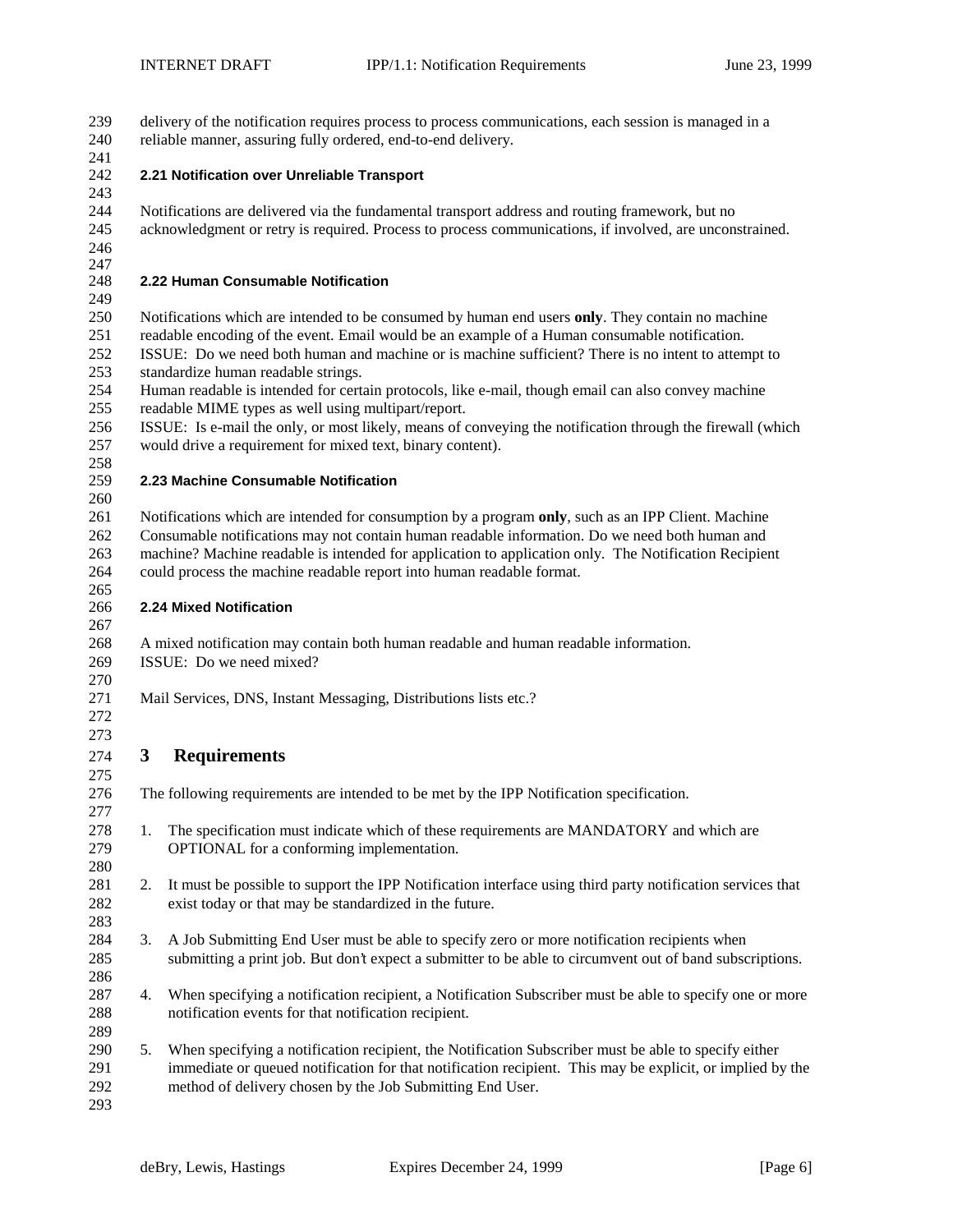| 294 | 6. | When specifying a notification event, a Notification Subscriber must be able to specify that zero or         |
|-----|----|--------------------------------------------------------------------------------------------------------------|
| 295 |    | more notification attributes (or attribute categories) be sent along with the notification, when that event  |
| 296 |    | occurs.                                                                                                      |
| 297 |    |                                                                                                              |
| 298 | 7. | Common delivery methods, e.g. email, must be supported.                                                      |
| 299 |    |                                                                                                              |
| 300 | 8. | There is no requirement for the IPP Printer receiving the print request to validate the identity of an       |
| 301 |    | event recipient, nor the ability of the system to deliver an event to that recipient as requested (for       |
| 302 |    | example, if the event recipient is not at work today).                                                       |
| 303 |    |                                                                                                              |
| 304 | 9. | However, an IPP Printer must validate its ability to deliver an event using the specified delivery           |
| 305 |    | scheme. If it does not support the specified scheme, or the specified scheme is invalid for some reason,     |
| 306 |    | then it should respond to the print request with an error condition.                                         |
| 307 |    |                                                                                                              |
| 308 |    | 10. There must be a class of IPP event notification schemes or methods which can flow through corporate      |
| 309 |    | firewalls. However, an IPP printer need not test to guarantee delivery of the notification through a         |
| 310 |    | firewall before accepting a print job.                                                                       |
| 311 |    |                                                                                                              |
| 312 |    | 11. A mechanism must be provided for delivering a notification to the submitting client when the delivery    |
| 313 |    | of an event notification to a specified Notification Recipient fails. (Optional? Or not necessary?) Fall     |
| 314 |    | back means of subscribers determining if notifications have failed. I.e. polling?                            |
| 315 |    |                                                                                                              |
| 316 |    | 12. There must be a mechanism for localizing human consumable notifications by the Notification Source.      |
| 317 |    |                                                                                                              |
| 318 |    | 13. There must be a way to specify whether or not event delivery requires acknowledgement back to the        |
| 319 |    | Event Source.                                                                                                |
| 320 |    |                                                                                                              |
| 321 |    | 14. There must be a mechanism to indicate the quality of service for delivery of event reports. The policy   |
| 322 |    | must include stopping the Printer and allowing the Printer to continue, when delivery of the event           |
| 323 |    | report is not acknowledged. ISSUE: Should that policy be specified by the Notification Subscriber            |
| 324 |    | (and authorized by the Printer) or by the administrator in configuring the Printer?                          |
| 325 |    |                                                                                                              |
| 326 |    | 15. There must be a mechanism so that job independent subscriptions do not become stale and do not           |
| 327 |    | require human intervention to remove stale subscriptions. However, stale must not be the inability to        |
| 328 |    | deliver a notification report, since temporary event delivery problems must be tolerated.                    |
| 329 |    |                                                                                                              |
| 330 |    |                                                                                                              |
| 331 | 4  | <b>Scenarios</b>                                                                                             |
| 332 |    |                                                                                                              |
| 333 | 1. | I am sitting in my office and submit a print job to the printer down the hall. I am in the same security     |
| 334 |    | domain as the printer and of course, geographically near. I want to know immediately when my print           |
| 335 |    | job will be completed (or if there is a problem) because the document I am working on is urgent. I           |
| 336 |    | submit the print job with the following attributes:                                                          |
| 337 |    |                                                                                                              |
| 338 |    | Notification Recipient - me                                                                                  |
|     |    | $\qquad \qquad -$                                                                                            |
| 339 |    | Notification Events - all<br>$\overline{\phantom{m}}$                                                        |
| 340 |    | Notification Attributes - job-state-reason<br>$\qquad \qquad -$                                              |
| 341 |    | Notification Type - immediate<br>$\overline{\phantom{m}}$                                                    |
| 342 |    |                                                                                                              |
| 343 | 2. | I am working from home and submit a print job to the same printer as in the previous example.                |
| 344 |    | However, since I am not at work, I cannot physically get the print file or do anything with it. It can wait  |
| 345 |    | until I get to work this afternoon. However, I'd like my secretary to pick up the output and put it on my    |
| 346 |    | desk so it doesn't get lost or miss-filed. I'd also like a queued notification sent to my email so that when |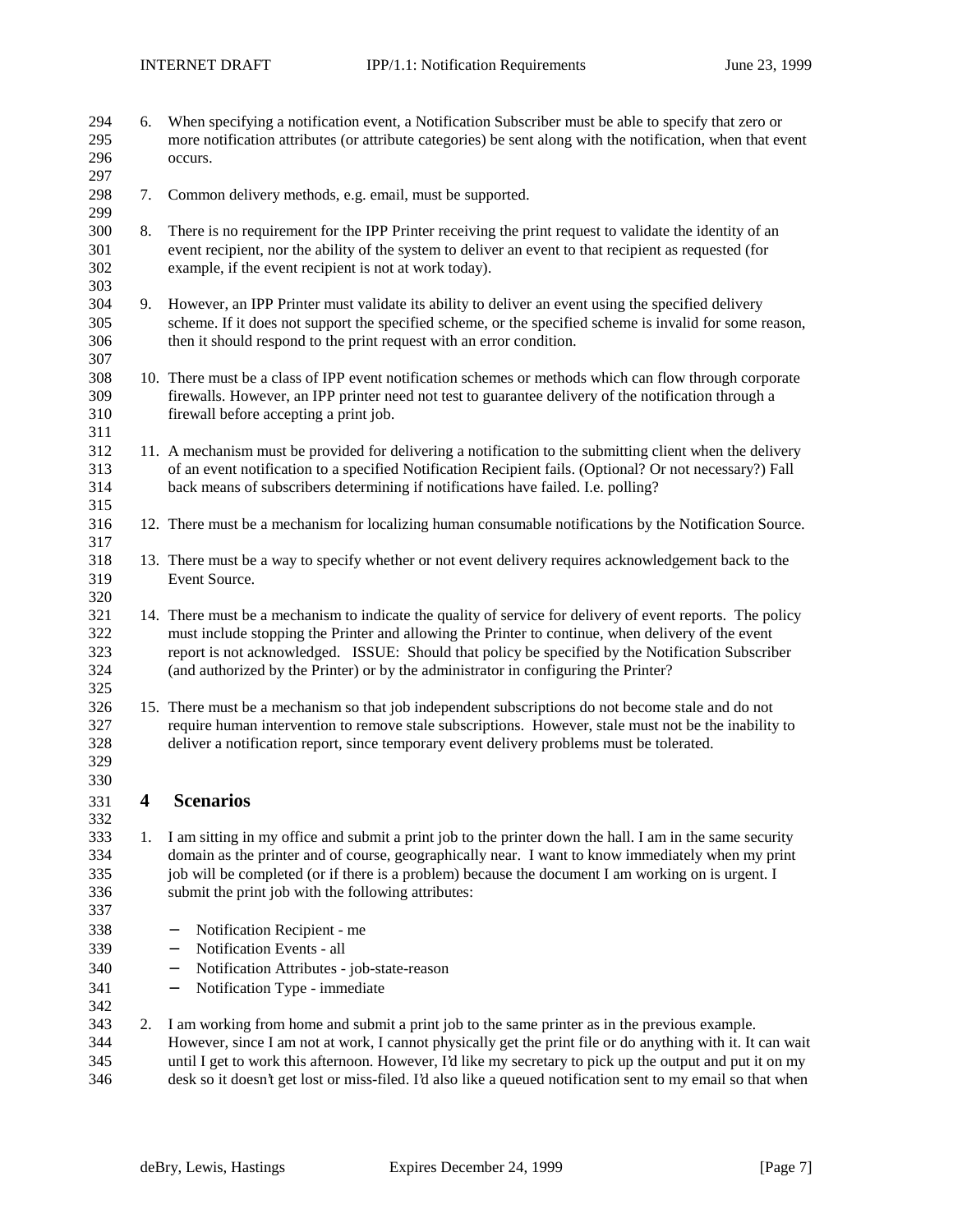| 347<br>348<br>349        |    | I get to work I can tell if there was a problem with the print job. I submit a print job with the following<br>attributes:                                                                                                                                                                                                                                                                                                       |  |
|--------------------------|----|----------------------------------------------------------------------------------------------------------------------------------------------------------------------------------------------------------------------------------------------------------------------------------------------------------------------------------------------------------------------------------------------------------------------------------|--|
| 350                      |    | Notification Recipient - my secretary<br>$\overline{\phantom{0}}$                                                                                                                                                                                                                                                                                                                                                                |  |
| 351                      |    | Notification Events - print complete                                                                                                                                                                                                                                                                                                                                                                                             |  |
| 352                      |    | Notification Type - immediate<br>$\qquad \qquad -$                                                                                                                                                                                                                                                                                                                                                                               |  |
| 353<br>354               |    | Notification Recipient - me<br>$\qquad \qquad -$                                                                                                                                                                                                                                                                                                                                                                                 |  |
| 355                      |    | Notification Events - print complete<br>$\qquad \qquad -$                                                                                                                                                                                                                                                                                                                                                                        |  |
| 356                      |    | Notification Attributes - impressions completed<br>$\qquad \qquad -$                                                                                                                                                                                                                                                                                                                                                             |  |
| 357<br>358               |    | Notification Type - queued<br>$\qquad \qquad -$                                                                                                                                                                                                                                                                                                                                                                                  |  |
| 359<br>360<br>361<br>362 | 3. | I am sitting in my office and submit a print job to a client at an engineering firm we work with on a<br>daily basis. The engineering form is in Belgium. I would like my client to know when the print job is<br>complete, so that she can pick it up from the printer in her building. It is important that she review it<br>right away and get her comments back to me. I submit the print job with the following attributes: |  |
| 363<br>364               |    | Notification Recipient - client at engineering firm<br>$\qquad \qquad -$                                                                                                                                                                                                                                                                                                                                                         |  |
| 365                      |    | Notification Events - print complete                                                                                                                                                                                                                                                                                                                                                                                             |  |
| 366                      |    | $\qquad \qquad -$<br>Notification Type - immediate                                                                                                                                                                                                                                                                                                                                                                               |  |
| 367                      |    | $\qquad \qquad -$<br>Notification Language - French                                                                                                                                                                                                                                                                                                                                                                              |  |
| 368                      |    | $\qquad \qquad -$                                                                                                                                                                                                                                                                                                                                                                                                                |  |
| 369                      | 4. | I am in a hotel room and send a print job to a Kinko's store in the town I am working in, in order to get                                                                                                                                                                                                                                                                                                                        |  |
| 370<br>371<br>372<br>373 |    | a printed report for the meeting I am attending in the morning. Since I'm going out to dinner after I get<br>this job submitted, an immediate notification won't do me much good. However, I'd like to check in the<br>morning before I drive to the Kinko's store to see if the file has been printed. An email notification is<br>sufficient for this purpose. I submit the print job with the following attributes:           |  |
| 374<br>375               |    | Notification Recipient - me                                                                                                                                                                                                                                                                                                                                                                                                      |  |
| 376                      |    | Notification Events - print complete                                                                                                                                                                                                                                                                                                                                                                                             |  |
|                          |    | $\qquad \qquad -$                                                                                                                                                                                                                                                                                                                                                                                                                |  |
| 377<br>378               |    | Notification Type - email<br>$\qquad \qquad -$                                                                                                                                                                                                                                                                                                                                                                                   |  |
| 379                      | 5. | I am printing a large, complex print file. I want to have some immediate feedback on the progress of                                                                                                                                                                                                                                                                                                                             |  |
| 380<br>381               |    | the print job as it prints. I submit the print job with the following attributes:                                                                                                                                                                                                                                                                                                                                                |  |
| 382                      |    | Notification Recipient - me<br>$\qquad \qquad -$                                                                                                                                                                                                                                                                                                                                                                                 |  |
| 383                      |    | Notification Type - immediate<br>$\qquad \qquad -$                                                                                                                                                                                                                                                                                                                                                                               |  |
| 384                      |    | Notification Events - all state transitions                                                                                                                                                                                                                                                                                                                                                                                      |  |
| 385                      |    | Notification Attributes - impression completed                                                                                                                                                                                                                                                                                                                                                                                   |  |
| 386                      |    |                                                                                                                                                                                                                                                                                                                                                                                                                                  |  |
| 387                      | 6. | I am an operator and my duties is to keep the printer running. I subscribe independently from a job                                                                                                                                                                                                                                                                                                                              |  |
| 388                      |    | submission so that my subscription outlasts any particular job. I subscribe with the following                                                                                                                                                                                                                                                                                                                                   |  |
| 389                      |    | attributes:                                                                                                                                                                                                                                                                                                                                                                                                                      |  |
| 390                      |    |                                                                                                                                                                                                                                                                                                                                                                                                                                  |  |
| 391                      |    | Notification Recipient - me<br>$\overline{\phantom{0}}$                                                                                                                                                                                                                                                                                                                                                                          |  |
| 392                      |    | Notification Type - immediate<br>$\qquad \qquad -$                                                                                                                                                                                                                                                                                                                                                                               |  |
| 393                      |    | Notification Events - all Printer state transitions<br>$\overline{\phantom{m}}$                                                                                                                                                                                                                                                                                                                                                  |  |
| 394<br>395<br>396        |    | Notification Attributes - Printer state, printer state reasons, device powering up, device powering<br>$\overline{\phantom{m}}$<br>down.                                                                                                                                                                                                                                                                                         |  |
| 397<br>398<br>399        | 7. | I am an accounting or audit application. I subscribe independently from a job submission so that my<br>subscription outlasts any particular job. My subscription may persists across power cycles. I subscribe<br>with the following attributes:                                                                                                                                                                                 |  |